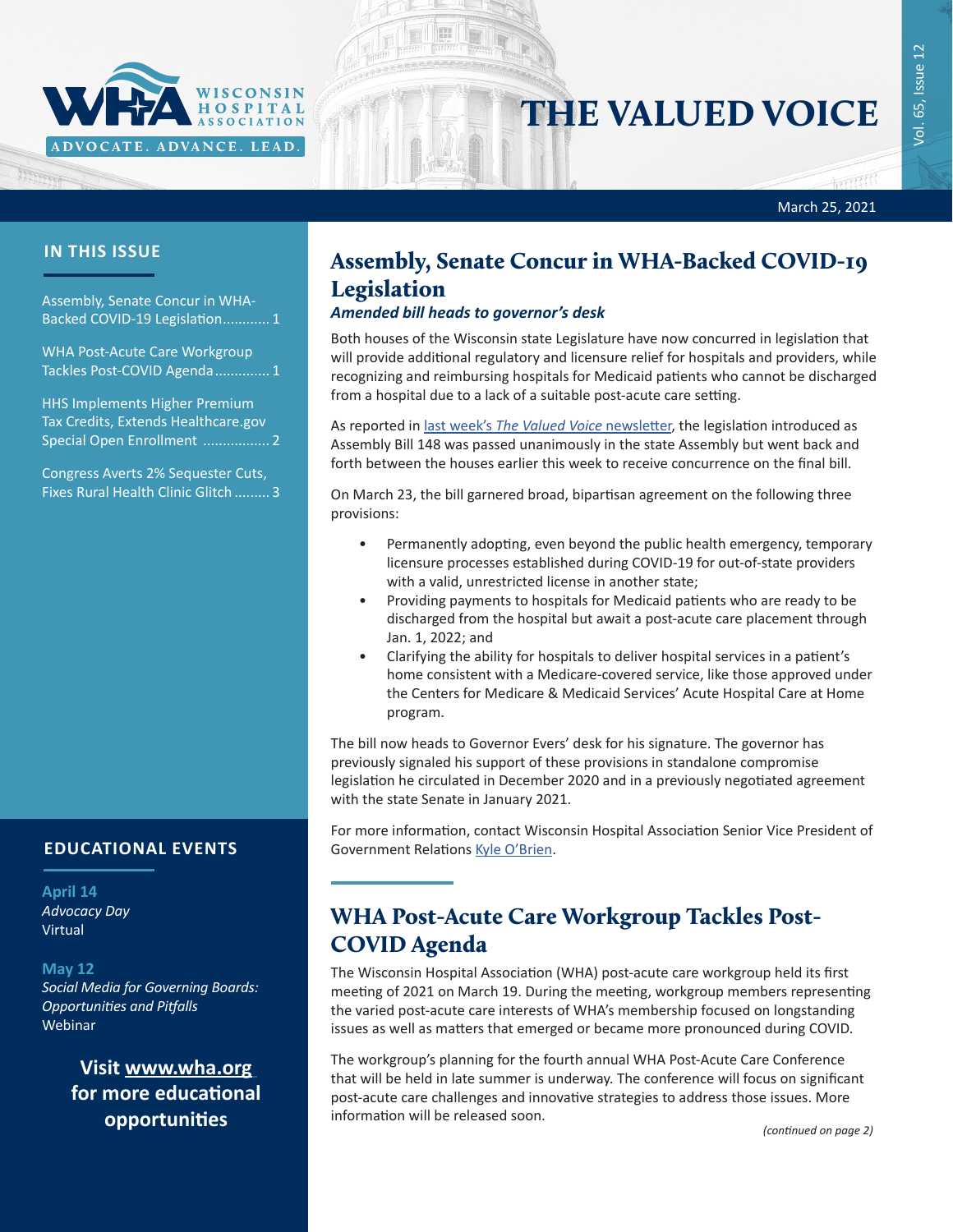#### <span id="page-1-0"></span>*(WHA Post-Acute Care Workgroup Tackles Post-COVID Agenda . . . continued from page 1)*

After hearing about Governor Evers' proposed state budget and recent legislative activity related to AB-148 (*see article on page 1*) and other topics, the workgroup discussed issues for future activity, including complex patient discharge and placement matters and guardianship policy. In coming meetings, the workgroup plans to continue refining options to address priority issues, host an event for WHA members to discuss current programs and new post-acute care initiatives, and identify approaches to get back on track post-COVID.

# HHS Implements Higher Premium Tax Credits, Extends Healthcare.gov Special Open Enrollment

The federal Department of Health and Human Services (HHS) has announced that the higher premium tax credits enacted through the American Rescue Plan Act (ARPA) for purchasing coverage in the exchange marketplace will be available starting April 1, 2021. HHS also announced an extension of the current special open enrollment period to sign up for or change coverage through the exchange marketplace. The extension moves the end of the special open enrollment period from May 15 to Aug. 15, 2021.

ARPA makes several changes to the premium tax credits available for purchasing coverage through the health insurance exchange. In particular, the tax credits currently available to individuals and families with income between 100% of the federal poverty level (FPL) and 400% FPL for calendar years 2021 and 2022 are increased. The increases mean that those at the lowest income levels up to 150% FPL (about \$19,300 for a single person and \$39,750 for a family of four) will be able to access coverage with no premium cost, and those at higher income levels will see reductions in premiums. Tax credits are also now applicable to individuals with income above 400% FPL. A report by the Center for Budget and Policy Priorities estimates that a family of four in Wisconsin with income of \$120,000 per year (458% FPL) could see a reduction in their monthly premium of more than \$600 as a result of these changes.

HHS indicates that current enrollees should submit an application update on or after April 1. The tax credit changes will take effect with the premium bill after a new application or updated application is made. For example, applications or updates made on or before April 30 will result in premium tax credit increases effective May 1; those made on or before May 31 will result in premium tax credit increases effective June 1; etc.

In addition to the above changes, ARPA expands tax credits and cost sharing subsidies to individuals who received unemployment benefits during any week in calendar year 2021 so premium tax credits and cost sharing reductions for calendar year 2021 would be applied as if the individual had household income of 133% FPL, regardless of the person's actual income. According to HHS, these changes are expected to be made in early July.





For sponsorship opportunities, contact Kari Hofer at khofer@wha.org